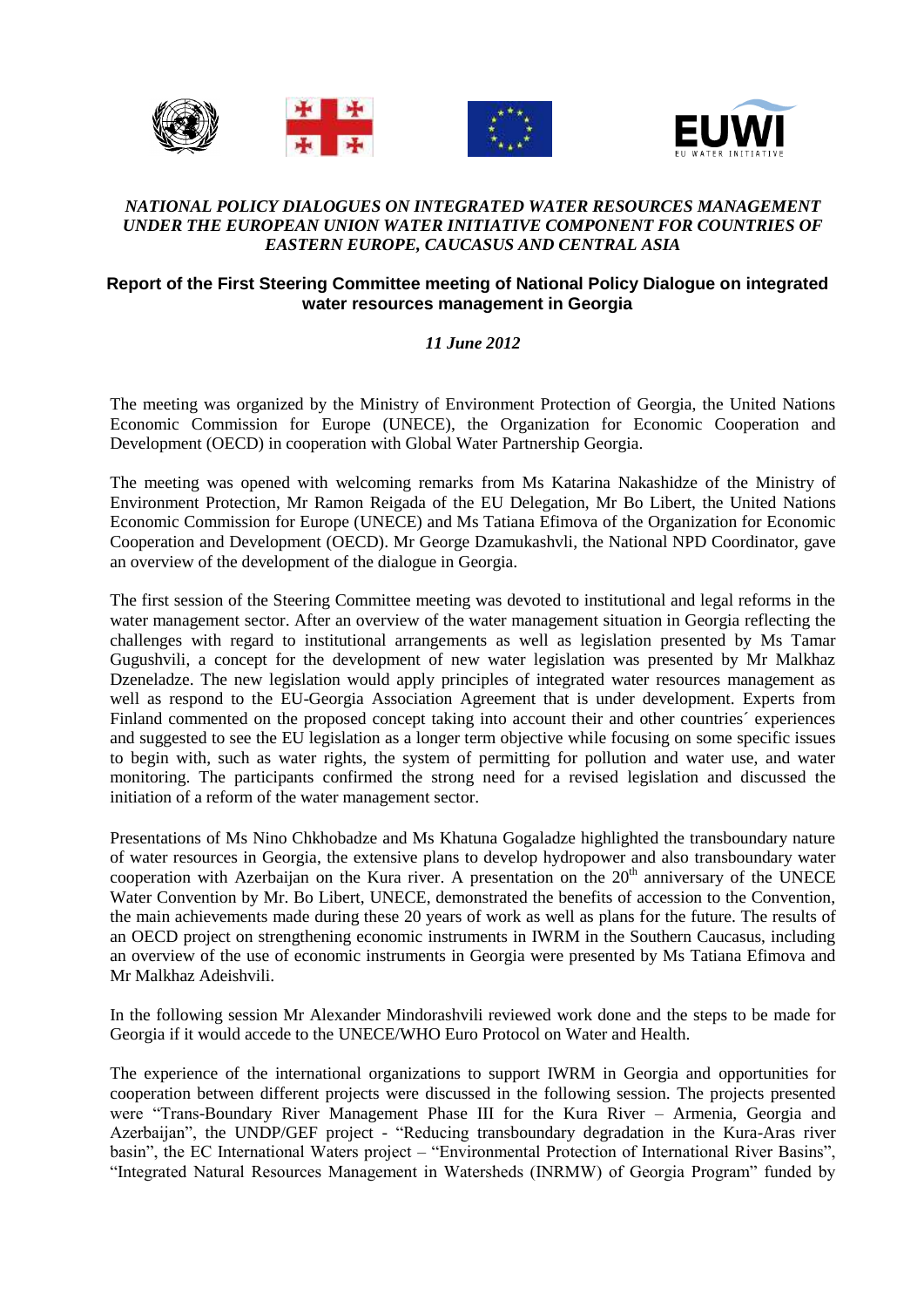



USAID, "Capacity Building on the Water Monitoring and Management in Georgia" funded by Finland and the REC Caucasus work on strengthening regional water cooperation.

After a presentation by Ms Tatiana Efimova OECD, participants expressed their interest to the experience in application of the economic instruments in other countries.

### **In the final session of the Steering Committee meeting the following conclusions for further work was highlighted:**

- 1. The Steering Committee agreed that a concept for the further development of water legislation, developed on the basis of the document presented during the Steering Committee should be finalised and sent for review and future decisions to the Ministry of Environment Protection.
- 2. As to the possible accession to the UNECE Water Convention as well as the signing of the draft bilateral agreement on the Kura river the technical work has been done. At this stage political decisions are required to move forwards.
- 3. Preparative work has also been done with regard to the possible accession to the Protocol on Water and Health. To continue with the work in this direction a political decision on the accession to the Protocol would be needed.
- 4. The development of a National Water Strategy, including a cost and benefit analysis, should be considered. The Water Strategy would outline the application of IWRM principles and EU waterrelated Directives in Georgia.
- 5. It was agreed to consider including financial aspects of water management as an additional component of the National Policy Dialogue. The Steering Committee requested OECD to develop possible proposals to develop the use of financial instruments in water management as an additional component in the NPD.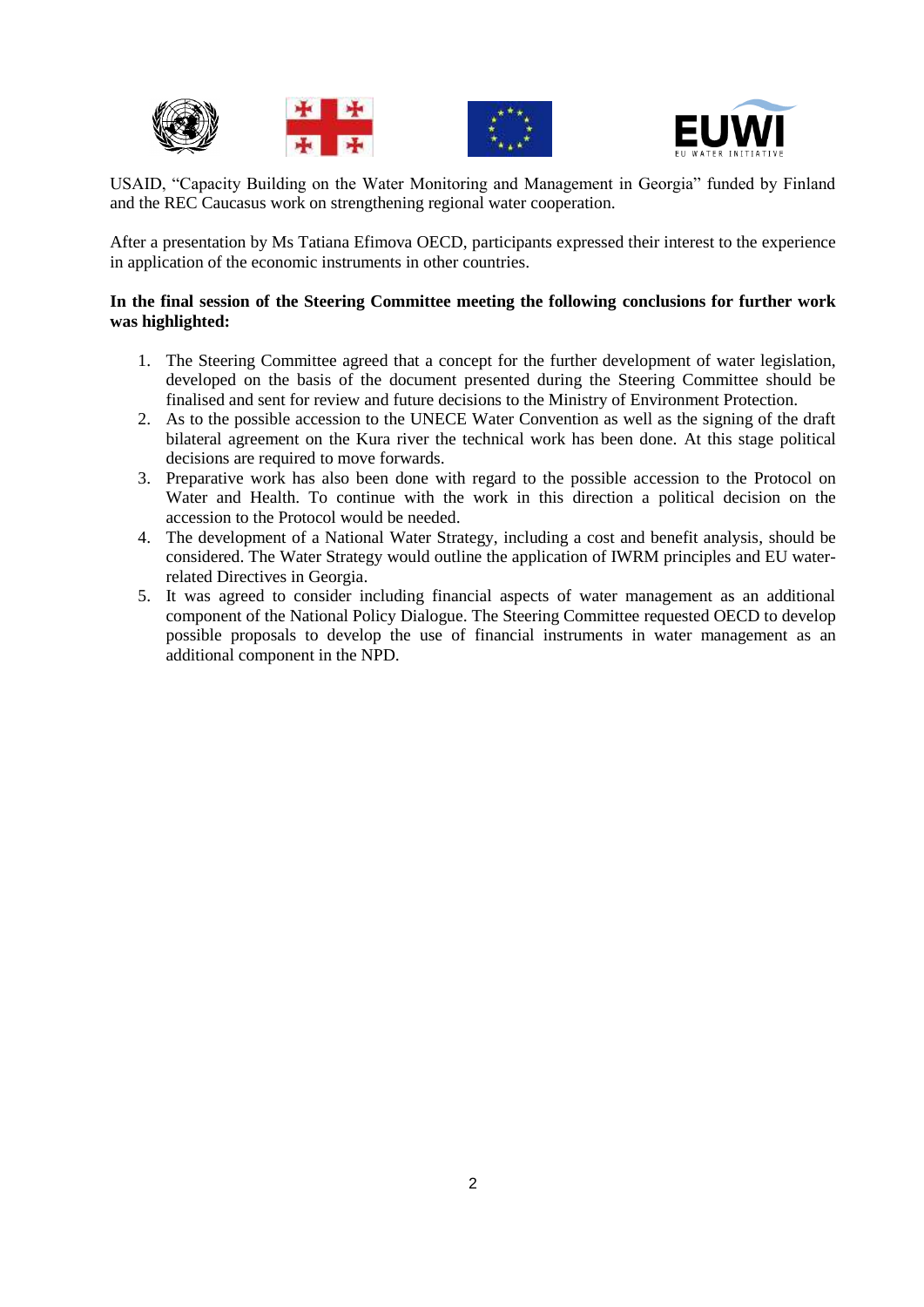



# **THE FIRST MEETING OF THE STEERING COMMITTEE OF THE NATIONAL POLICY DIALOGUE ON INTEGRATED WATER RESOURCES MANAGEMENT IN GEORGIA**

## **European Union Water Initiative, Component for Eastern Europe, Caucasus and Central Asia**

*Organized by the Ministry of Environment Protection and United Nations Economic Commission for Europe in cooperation with Global Water Partnership, Georgia*

## **11 June 2012, Tbilisi, Georgia**

*The meeting will take place at Radisson Blu Iveria Hotel Address*: *Rose Revolution Square 1*

**Languages**: English and Georgian - simultaneous interpretation provided

| 09.30-10.00 | <b>Registration</b>                                                                                                      |  |  |
|-------------|--------------------------------------------------------------------------------------------------------------------------|--|--|
| 10.00-10.30 | Opening. Adoption of the agenda. Chair - Mr. George Zedginidze, Deputy Minister of                                       |  |  |
|             | the Ministry of Environment Protection of Georgia                                                                        |  |  |
|             | Welcoming remarks                                                                                                        |  |  |
|             | Mr. George Zedginidze, Deputy Minister of the Ministry of Environment<br>Protection of Georgia                           |  |  |
|             | Mr. Ramon Reigada, Head of Operations, EU delegation in Georgia                                                          |  |  |
|             | Mr. Bo Libert, Regional Adviser on Environment, UNECE                                                                    |  |  |
|             | Ms. Tatiana Efimova, Project Coordinator, OECD                                                                           |  |  |
|             | Mr. George Dzamukashvili, Project Manager at the National Water Partnership of<br>Georgia, NPD National Coordinator      |  |  |
|             |                                                                                                                          |  |  |
|             | Purpose of the meeting and adoption of the agenda – Mr. George Zedginidze                                                |  |  |
| 10.30-11.30 | SESSION I. INSTITUTIONAL AND LEGAL REFORM IN THE WATER<br><b>MANAGEMENT SECTOR</b>                                       |  |  |
|             |                                                                                                                          |  |  |
|             | Presentations                                                                                                            |  |  |
|             | Ms. Tamar Gugushvili, National Expert – "Analysis of Current Water"                                                      |  |  |
|             | Management Situation in Georgia"                                                                                         |  |  |
|             | Mr. Malkhaz Dzeneladze, National Expert - "Concept for a New Water Law of<br>Georgia"                                    |  |  |
|             | Mr. Kari Kinnunen, Finnish Environmental Institute (SYKE) – "General<br>comments on future water legislation in Georgia" |  |  |
|             | Mr. Antti Belinskij, Finnish Environmental Institute (SYKE) - "Comments<br>concerning the legal perspectives"            |  |  |
|             |                                                                                                                          |  |  |
|             | Discussion                                                                                                               |  |  |
| 11.30-12.00 | <b>Decisions by the Steering Committee</b>                                                                               |  |  |
|             | Coffee break                                                                                                             |  |  |
| 12.00-13.00 | <b>SESSION II. TRANSBOUNDARY WATER COOPERATION AND ACCESSION</b>                                                         |  |  |
|             | TO THE UNECE WATER CONVENTION                                                                                            |  |  |

#### **AGENDA**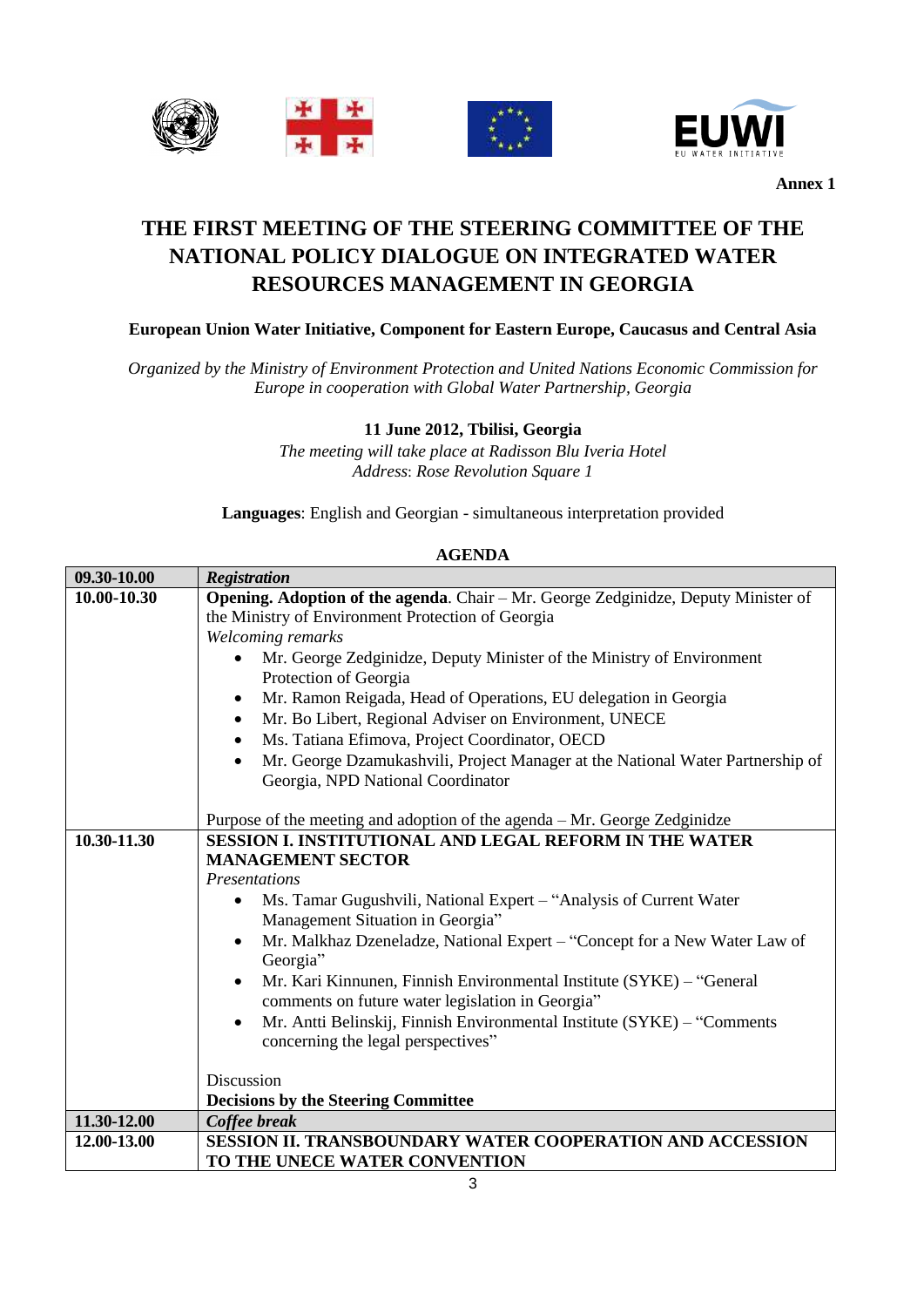







|                 | Presentations                                                                                                                                              |
|-----------------|------------------------------------------------------------------------------------------------------------------------------------------------------------|
|                 | Ms. Nino Chkhobadze, National Expert – "Georgia and transboundary waters                                                                                   |
|                 | cooperation"                                                                                                                                               |
|                 | Ms. Khatuna Gogaladze, ENVSEC National Coordinator, OSCE -<br>$\bullet$                                                                                    |
|                 | "UNECE/OSCE Project on Transboundary Water Convention and Bilateral                                                                                        |
|                 | Agreement on Shared Water Resources Between Azerbaijan and Georgia"                                                                                        |
|                 | Ms. Tatiana Efimova, OECD, and Mr. Malkhaz Adeishvili, National expert,<br>$\bullet$                                                                       |
|                 | Georgia - Results of the OECD project "Strengthening the economic and financial                                                                            |
|                 | dimension of IWRM in Armenia, Azerbaijan and Georgia"                                                                                                      |
|                 | Mr. Markku Maunula, Finnish Environmental Institute (SYKE) - "Transboundary<br>$\bullet$                                                                   |
|                 | project on Jandari Lake"                                                                                                                                   |
|                 | Mr. Bo Libert, UNECE - "20 Years Anniversary of the Water Convention and the                                                                               |
|                 | accession of Georgia to the Convention"                                                                                                                    |
|                 |                                                                                                                                                            |
|                 | Discussion<br><b>Decisions by the Steering Committee</b>                                                                                                   |
| 13.00-14.00     | <b>Lunch</b>                                                                                                                                               |
| $14.00 - 14.30$ | SESSION III. THE UNECE-WHO/EURO PROTOCOL ON WATER AND                                                                                                      |
|                 | HEALTH AS A TOOL FOR INTEGRATED STRATEGIES                                                                                                                 |
|                 | <b>Presentations</b>                                                                                                                                       |
|                 | Mr. Alexander Mindorashvili, Ministry of Environment Protection - "Setting                                                                                 |
|                 | targets and target dates under the Protocol on Water and Health in Georgia"                                                                                |
|                 |                                                                                                                                                            |
|                 | Discussion                                                                                                                                                 |
|                 | <b>Decisions by the Steering Committee</b>                                                                                                                 |
| 14.30-15.30     | SESSION IV. EXPERIENCE OF INTERNATIONAL AND OTHER                                                                                                          |
|                 | ORGANIZATIONS IN IWRM IMPLEMENTATION IN GEORGIA AND                                                                                                        |
|                 | OPPORTUNITIES FOR COOPERATION IN THE FRAMEWORK OF THE                                                                                                      |
|                 | NATIONAL POLICY DIALOGUE                                                                                                                                   |
|                 | Presentations                                                                                                                                              |
|                 | Ms. Mary Matthews, UNDP/GEF project - "Reducing transboundary degradation<br>$\bullet$                                                                     |
|                 | in the Kura-Aras river basin"                                                                                                                              |
|                 | Mr. Zurab Jincharadze, EC International Waters project - "Environmental                                                                                    |
|                 | Protection of International River Basins"                                                                                                                  |
|                 | Ms. Mariam Shotadze, USAID – "Integrated Natural Resources Management in                                                                                   |
|                 | Watersheds (INRMW) of Georgia Program"                                                                                                                     |
|                 | Mr. Peter Roncak, Deputy of Team Leader - "Trans-Boundary River Management<br>$\bullet$<br>Phase III for the Kura River - Armenia, Georgia and Azerbaijan" |
|                 | Mr. Ivane Tsiklauri, Government of Finland – "Capacity Building on the Water                                                                               |
|                 | Monitoring and Management in Georgia"                                                                                                                      |
|                 | Ms. Malak Shukurova, REC Caucasus - "Strengthening Regional Cooperation in                                                                                 |
|                 | Water Sector in Caucasus"                                                                                                                                  |
|                 |                                                                                                                                                            |
|                 | Discussion                                                                                                                                                 |
|                 | <b>Decisions by the Steering Committee</b>                                                                                                                 |
| $15.30 - 16.00$ | Coffee break                                                                                                                                               |
| 16.00-17.00     | <b>SESSION IV. (Continuation)</b>                                                                                                                          |
| 17.00-18.00     | SESSION V. CONCLUSIONS AND ADOPTION OF DECISIONS OF THE                                                                                                    |
|                 | <b>STEERING COMMITTEE.</b> Chair - Mr. George Zedginidze                                                                                                   |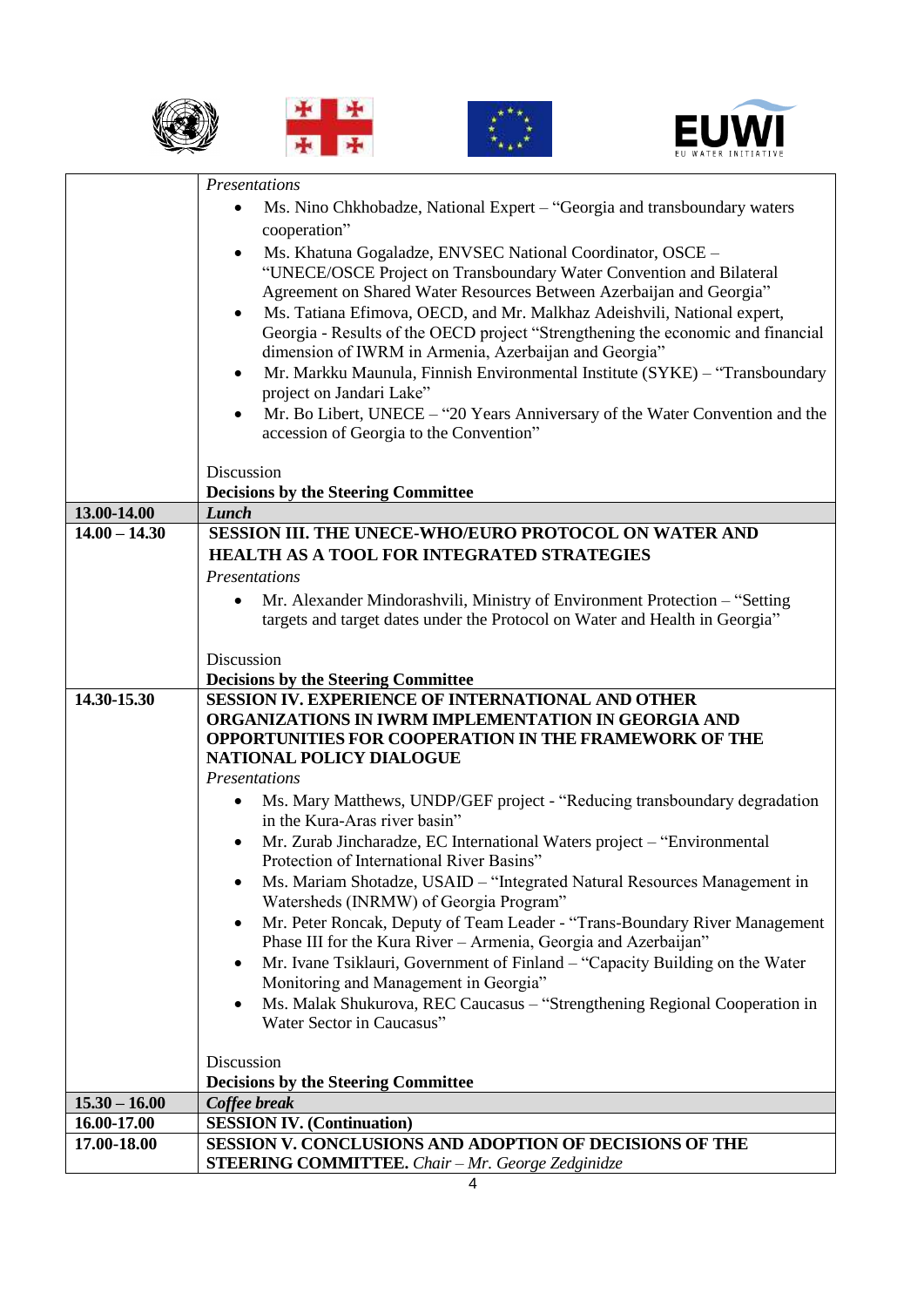



|       | <i>Presentations:</i><br>• Mr. Bo Libert, Regional Adviser for Environment, UNECE – "UNECE-led EUWI |  |
|-------|-----------------------------------------------------------------------------------------------------|--|
|       | NPD activities in Georgia: current status and future areas of work"                                 |  |
|       | • Ms. Tatiana Efimova, Project Coordinator, OECD - "OECD-led EUWI NPD                               |  |
|       | activities in Georgia: current status and future areas of work"                                     |  |
|       | The Chair will recall the decisions taken under the previous agenda items.                          |  |
| 19.00 | <b>Dinner</b>                                                                                       |  |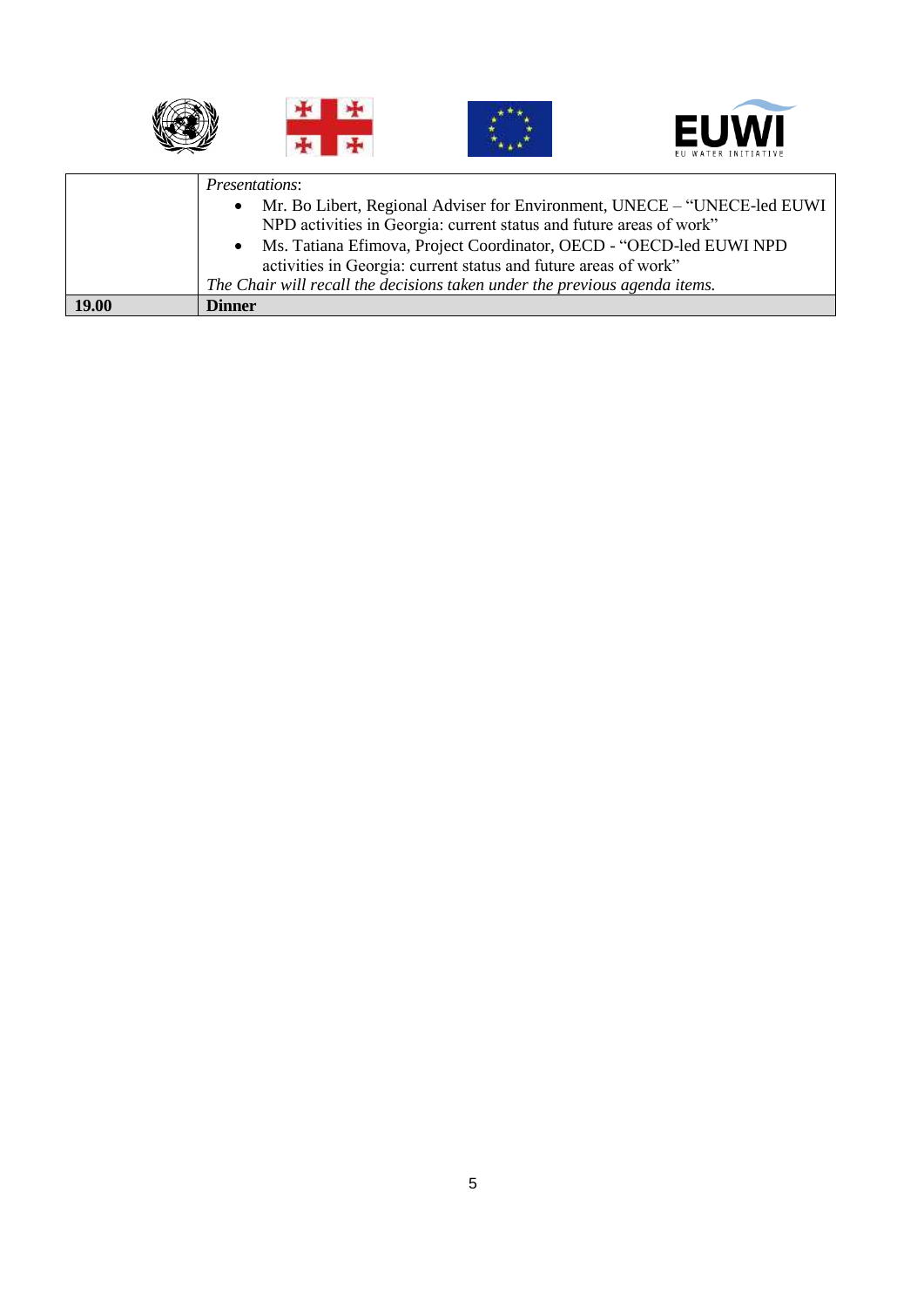







## **Stakeholder Meeting**

## **12 June, Tuesday**

## **Tbilisi, 12, Metekhi str., Hotel PENTHOUSE**

## **National Water Policy Dialogue on Integrated Water Resources Management in Georgia**

*Organised by United Nations Economic Commission for Europe in cooperation with Global Water Partnership Georgia*

## *Programme*

**Languages**: English and Georgian, simultaneous interpretation provided

| 09.45-10.00 | <b>Registration of participants</b>                                                                                                                                                                                                                                                       |  |
|-------------|-------------------------------------------------------------------------------------------------------------------------------------------------------------------------------------------------------------------------------------------------------------------------------------------|--|
| 10.00-10.30 | <b>Opening of the meeting</b>                                                                                                                                                                                                                                                             |  |
|             | Mr. Bo Libert, Regional Adviser on Environment, UNECE<br>Mr. George Dzamukashvili, Project Manager at the National Water<br>Partnership of Georgia, NPD National Coordinator<br>Ms. Mariam Makarova, Head of Water Resources Management<br>Division, Ministry of Environmental Protection |  |
| 10.30-12.00 | Institutional and legal reform in the water management sector                                                                                                                                                                                                                             |  |
|             | Mr. Malkhaz Dzeneladze, National Expert – "Concept for New<br>Water Law of Georgia"                                                                                                                                                                                                       |  |
|             | Ms. Tamar Gugushvili, National Expert – "Analysis of Current"<br>Water Management Situation in Georgia"                                                                                                                                                                                   |  |
|             | Mr. Kari Kinnunen, Finnish Environmental Institute (SYKE) -<br>"General comments on future water legislation in Georgia"<br>Mr. Antti Belinskij, Finnish Environmental Institute (SYKE) -<br>"Comments concerning the legal perspectives"                                                 |  |
| 12.05-12.15 | <b>Coffee break</b>                                                                                                                                                                                                                                                                       |  |
| 12.15-13.30 | Water cooperation and application of EU water legislation in Finland                                                                                                                                                                                                                      |  |
|             | Mr. Kari Kinnunen, Finnish Environmental Institute (SYKE) -                                                                                                                                                                                                                               |  |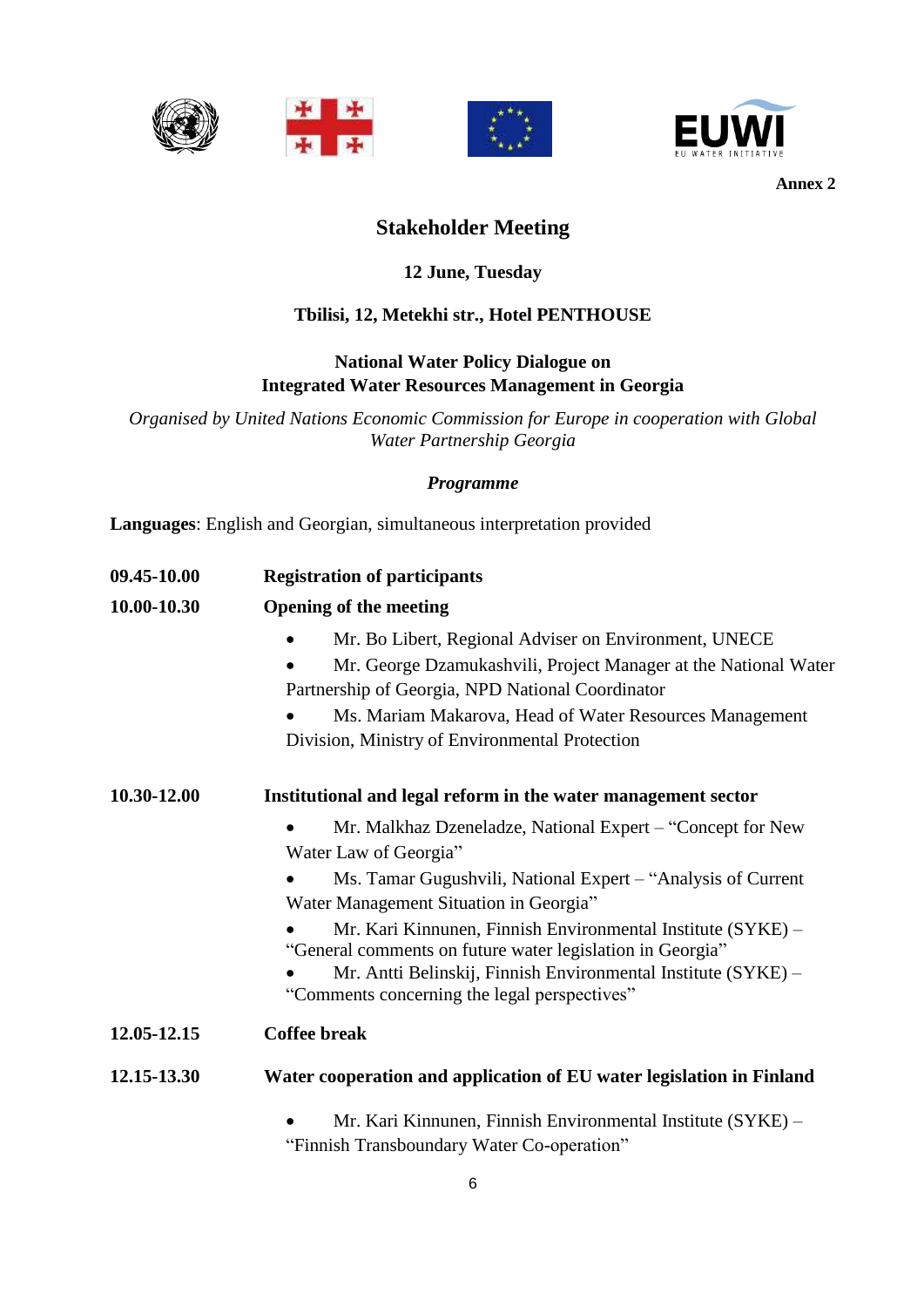







 Mr. Markku Maunula, Finnish Environmental Institute (SYKE) – "Implementation of Water Framework Directive and Flood Directive in Finland"

Questions, comments and discussion

**13.30-14.30 Lunch**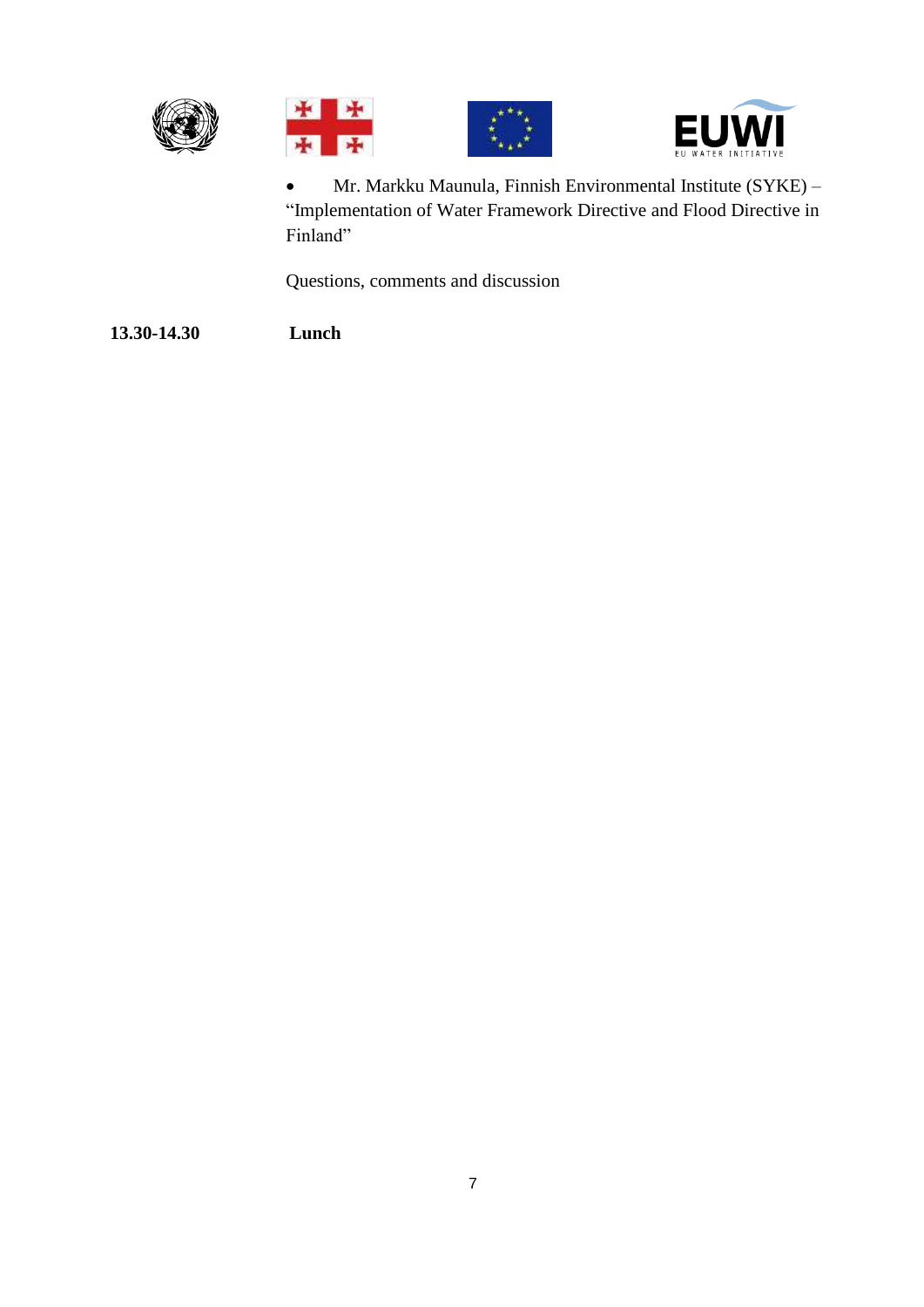





## **National Water Policy Dialogue on Integrated Water Resources Management in Georgia**

## **The First meeting of the Steering Committee** 11 June 2012

## **LIST OF PARTICIPANTS**

## **Mr. Bo Libert**

Regional Adviser on Environment Environment Division Tel: +41-(0)22-917 23 96 UN Economic Commission for Europe E-mail: bo.libert@unece.org

## **Ms. Elina Mirzoeva**

| UNECE, Convention on the Protection and Use of      |                                  |
|-----------------------------------------------------|----------------------------------|
| Transboundary Watercourses and International Lakes, | Tel: $+41(0)229173317$           |
| Consultant, EU Water Initiative                     | E-mail: elina.mirzoeva@unece.org |

### **Ms. Tatiana Efimova**

Organisation for Economic Cooperation Tel: +33(1) 45 24 14 34 and Development - OECD E-mail: [tatiana.efmova@oecd.org](mailto:tatiana.efmova@oecd.org)

## **Mr. Ramon Maria Reigada Granda**

Head of Operations, Tel: +995 (32) 294 37 63 EU Delegation in Georgia E-mail: [Ramon-Maria.REIGADA-GRANDA@eeas.europa.eu](mailto:Ramon-Maria.REIGADA-GRANDA@eeas.europa.eu)

### **Ms. Camilla Aberg**

Young Expert Tel: +995 (32) 294 37 63

EU Delegation in Georgia E-mail: [camila.aberg@eeas.europa.eu](mailto:camila.aberg@eeas.europa.eu)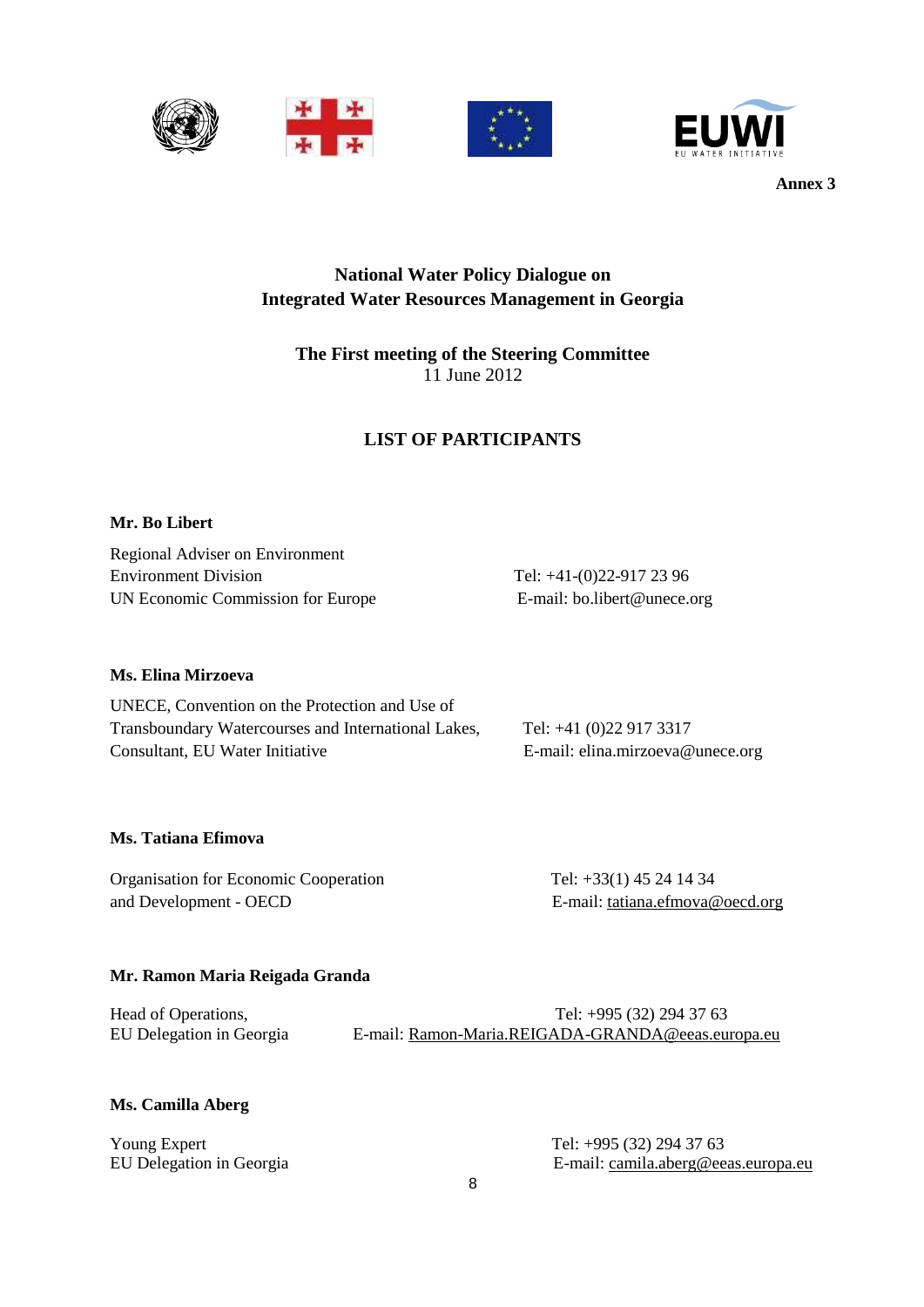



## **Ms. Katarina Nakashidze**

Head of Department Department of Integrated Environmental Management Tel: +99532 2 72 72 44 Ministry of Environment Protection of Georgia E-mail: c.nakashidze@moe.gov.ge

**Ms. Mariam Makarova**

Ministry of Environmental Protection of Georgia Department of Integrated Environmental management Tel: +995595 11 97 04 Water Resources Management Division E-mail: m.makarova@moe.gov.ge

#### **Mr. Alexander Mindorashvili**

Ministry of Environmental Protection of Georgia Department of Integrated Environmental management Tel: +995599 47 97 80 Water Resources Management Division E-mail: a.mindorashvili@yahoo.com

#### **Mr. Tornike Pulariani**

Ministry of Environmental Protection of Georgia Department of Environmental Policy and Tel: +99532 272 72 43 International Relations **E**-mail: t.pulariani@moe.gov.ge

### **Ms. Nino Chikovani**

| Ministry of Environmental Protection of Georgia |                                 |
|-------------------------------------------------|---------------------------------|
| Department of Environmental Policy and          | Tel: +99532 272 72 43           |
| International Relations                         | E-mail: ninochikovani@gmail.com |

#### **Ms. Nana Gogitidze**

Parliament of Georgia, Committee on Environmental Protection<br>and Natural Recourses<br>E-mail: nanago@parliament.

E-mail: nanago@parliament.ge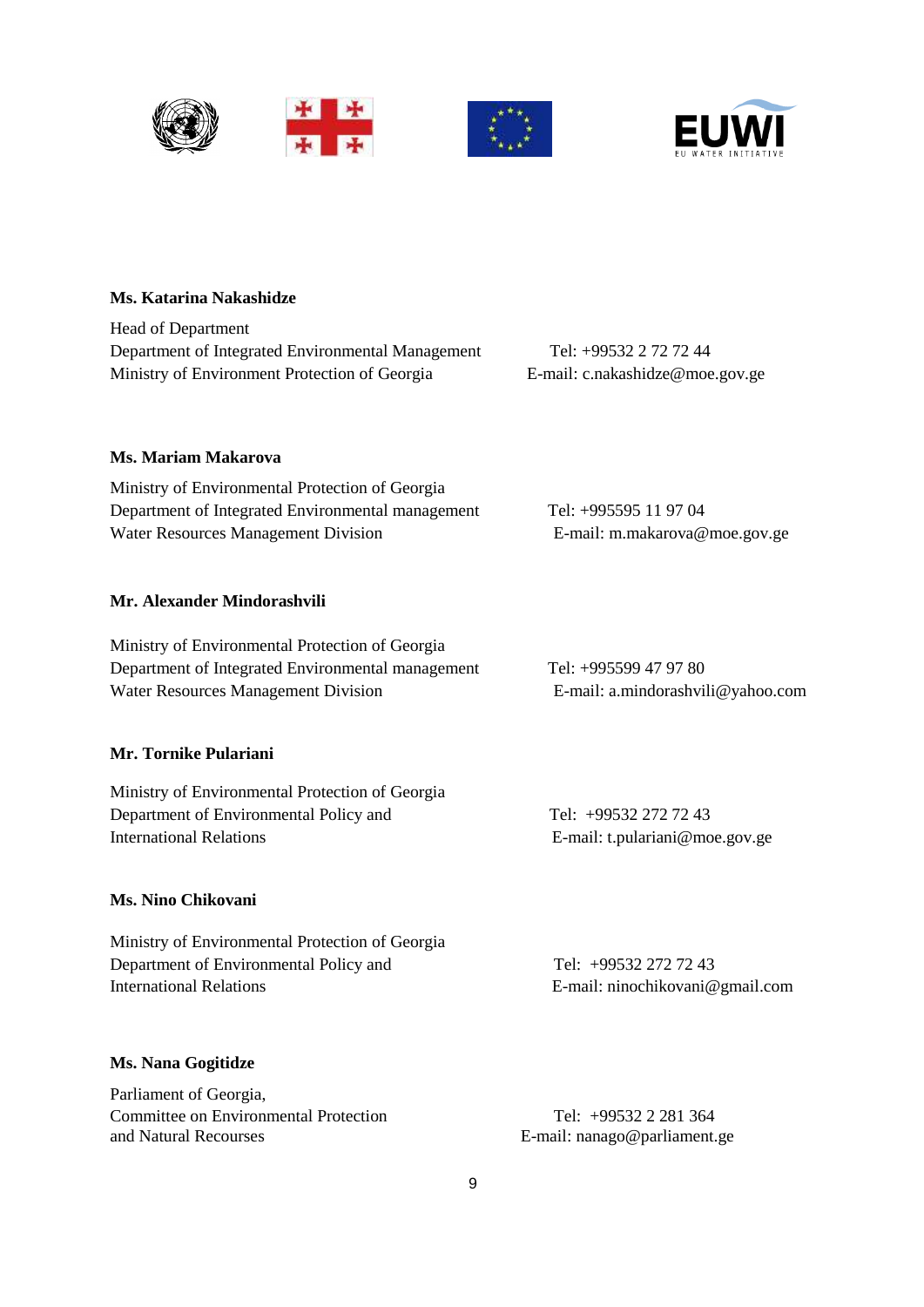





### **Mr. Koka Varnazishvili**

Parliament of Georgia, Tel: 99532 228 16 59 Committee of Healthcare and Social Issues E-mail: nvarnazishvili@parliament.ge

### **Mr. George Tatishvili**

Ministry of Energy and Natural Resources of Georgia Tel: 995595 00 00 02<br>Agency of Natural Resources E-mail: g.tatishvili@anr.ge Agency of Natural Resources

## **Ms. Neli Korkotadze**

| Ministry of Energy and Natural Resources of Georgia | Tel: 995591 22 42 23           |
|-----------------------------------------------------|--------------------------------|
| <b>Agency of Natural Resources</b>                  | E-mail: n.korkotadze@yahoo.com |

## **Ms. Tsisnami Sabadze**

| Ministry of Economy and Sustainable     |                             |
|-----------------------------------------|-----------------------------|
| Development of Georgia                  | Tel: $+995322991065$        |
| Economic analysis and Policy Department | E-mail: tsisnami@economy.ge |

### **Mr. Lasha Khmiadashvili**

Ministry of Regional Development Tel: + 995 577 49 51 11 and Infrastructure of Georgia E-mail: l\_khmiadashvili@economy.ge

### **Ms. Eka Paatashvili**

| Head                                          |                                |
|-----------------------------------------------|--------------------------------|
| Regulation division, Healthcare Department    | Tel: +599577 28 8890           |
| Ministry of Labour, Health and Social Affairs | Email: epaatashvili@moh.gov.ge |

## **Ms. Nino Kezevadze**

Georgian Water and Power Company Tel: +99532 248 72 22

Adviser to Chief Executive Office Email: nkezevadze@georgianwater.com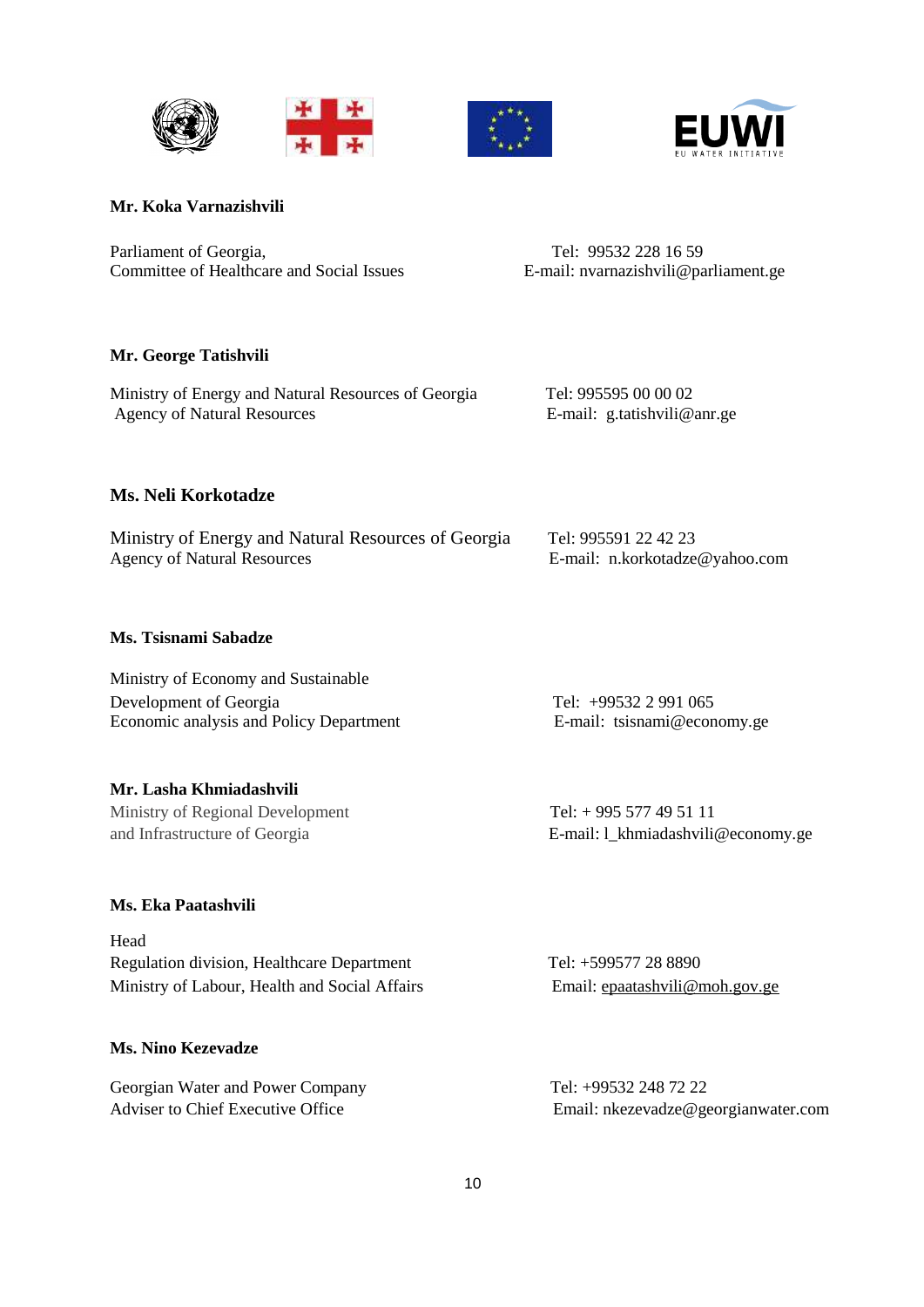







**Mr. Valerian Mchedlidze**

Ministry of Agriculture of Georgia Tel: +995577 08 00 44 Head of Melioration Policy Department Email[: m.mchedlidze@moa.gov.ge](mailto:m.mchedlidze@moa.gov.ge)

## **Ms. Sophiko Beridze**

Ministry of Foreign Affairs of GeorgiaTel: +995 577 22 45 99 International Relations Main DivisionE-mail: Sophiko\_beridze@mia.gov.ge

### **Mr. Shalva Kvinikhidze**

Ministry of Internal Affairs of Georgia Tel: +99532 241 44 48 Head of Division for International Relations E-mail: skvinikhidze@mia.gov.ge

### **Mr. Malkhaz Dzneladze**

Officer WWF Caucasus Programme Tel: +99532 223 75 00

### **Ms. Nana Gabriadze**

Department of no communicable diseases National Centre for Disease Control and Public Health of Georgia Tel: +995595 455 497 National Expert E-mail: [gabriadzenana@yahoo.com](mailto:gabriadzenana@yahoo.com)

### **Ms. Nino Chkhobadze**

Greens Movement of Georgia Tel: +995599 51 40 71

### **Ms. Tamar Gugushvili**

## **Ms. Tinatin Zhizhiashvili**

United Water Supply Company of Georgia Tel: +995 595 93 0022 Head of Environmental Policy Department E-mail: tikozhizhiashvili@yahoo.com

National Expert E-mail[:malkhaz.dzneladze@gmail.com](mailto:malkhaz.dzneladze@gmail.com)

Global Water Partnership CACENA E-mail: nino.chkhobadze@gmail.com

 Tel: +995577 41 57 40 National Expert E-mail: [tmn\\_g@hotmail.com](mailto:tmn_g@hotmail.com)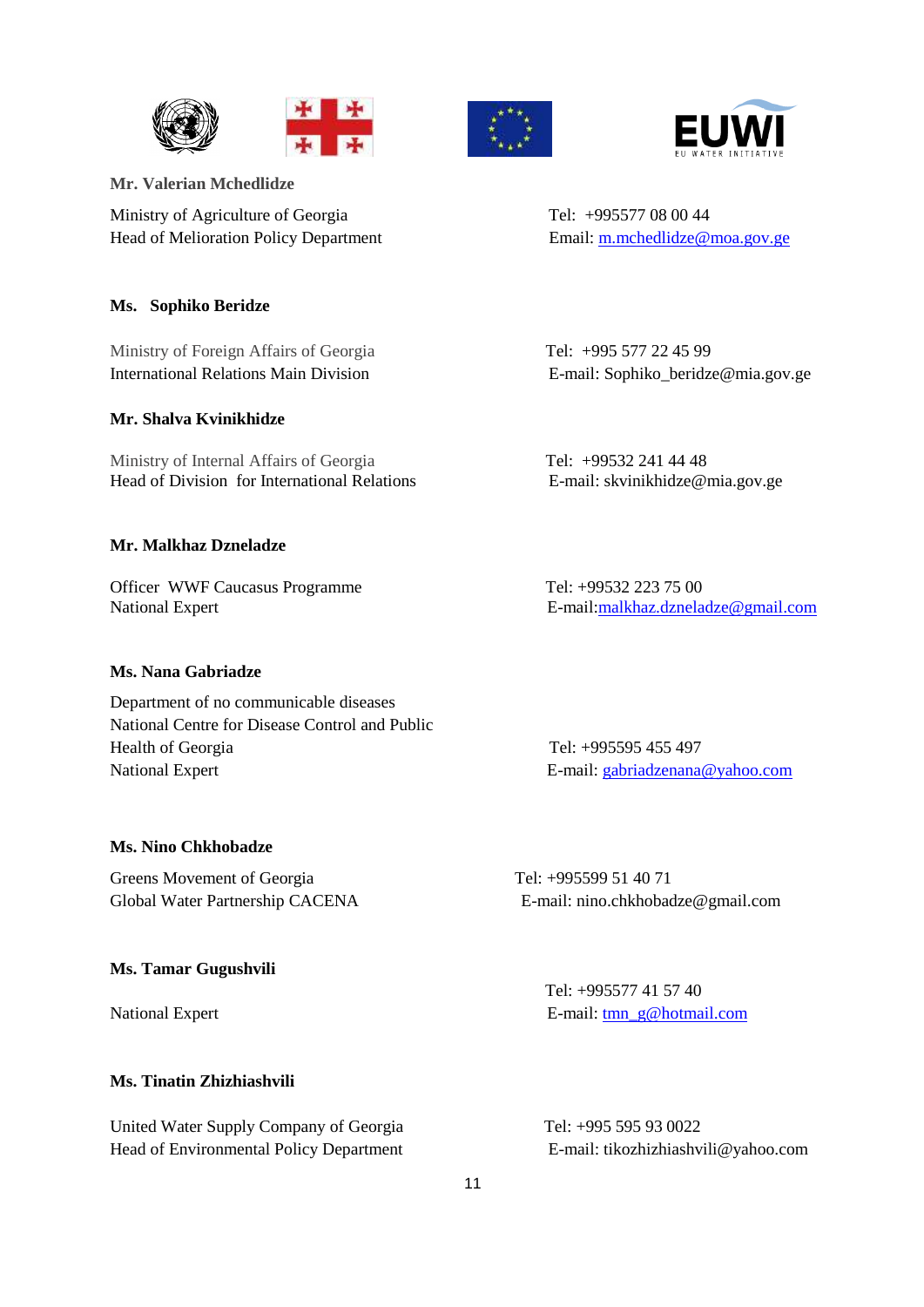





## **Mr. Kari Kinnunen**

Senior adviser<br>
Finnish-Swedish Trans-boundary Commission<br>
E-mail: kari.a.i.kinnunen@gmail.com Finnish-Swedish Trans-boundary Commission

## **Mr. Antti Belinskij**

Principal Administrator, Legal Affairs Ministry of Agriculture and Forestry Tel. +358 40 779 3285 Water Resources Unit **E-mail:** antti.belinskij@mmm.fi

**Mr. Markku Maunula**

Division Manager, M.Sc.(Tech.) Tel. +358 40 828 5831 Operator +358 20 610 123 Finnish Environment Institute E-mail: markku.maunula@ymparisto.fi

## **Mr. Kari Kinnunen**

Senior adviser Tel: +358 40 037 3617 Finnish-Swedish Trans-boundary Commission E-mail: kari.a.i.kinnunen@gmail.com

### **Ms. Mary Matthews**

Project Coordinator UNDP/GEF "Reducing Transboundary Tel: + 99532 2 29 49 33 Degradation in the Kura-Aras Rive Basin" E-mail: [mary.matthews@kura-aras.org](mailto:mary.matthews@kura-aras.org)

## **Ms. Eliso Barnovi**

GLOWS/INRMW Program Tel: +995 595119728 Deputy Director/Technical Coordinator E-mail:ebarnovi@globalwaters.net

## **Mr. Zurab Jincharadze**

Deputy Team Leader EC regional project "Environmental Tel: + 995599 72 87 68 Protection of International River Basins" E-mail: [zurab.jincharadze@gmail.com](mailto:zurab.jincharadze@gmail.com)

### **Mr. Peter Rončák**

12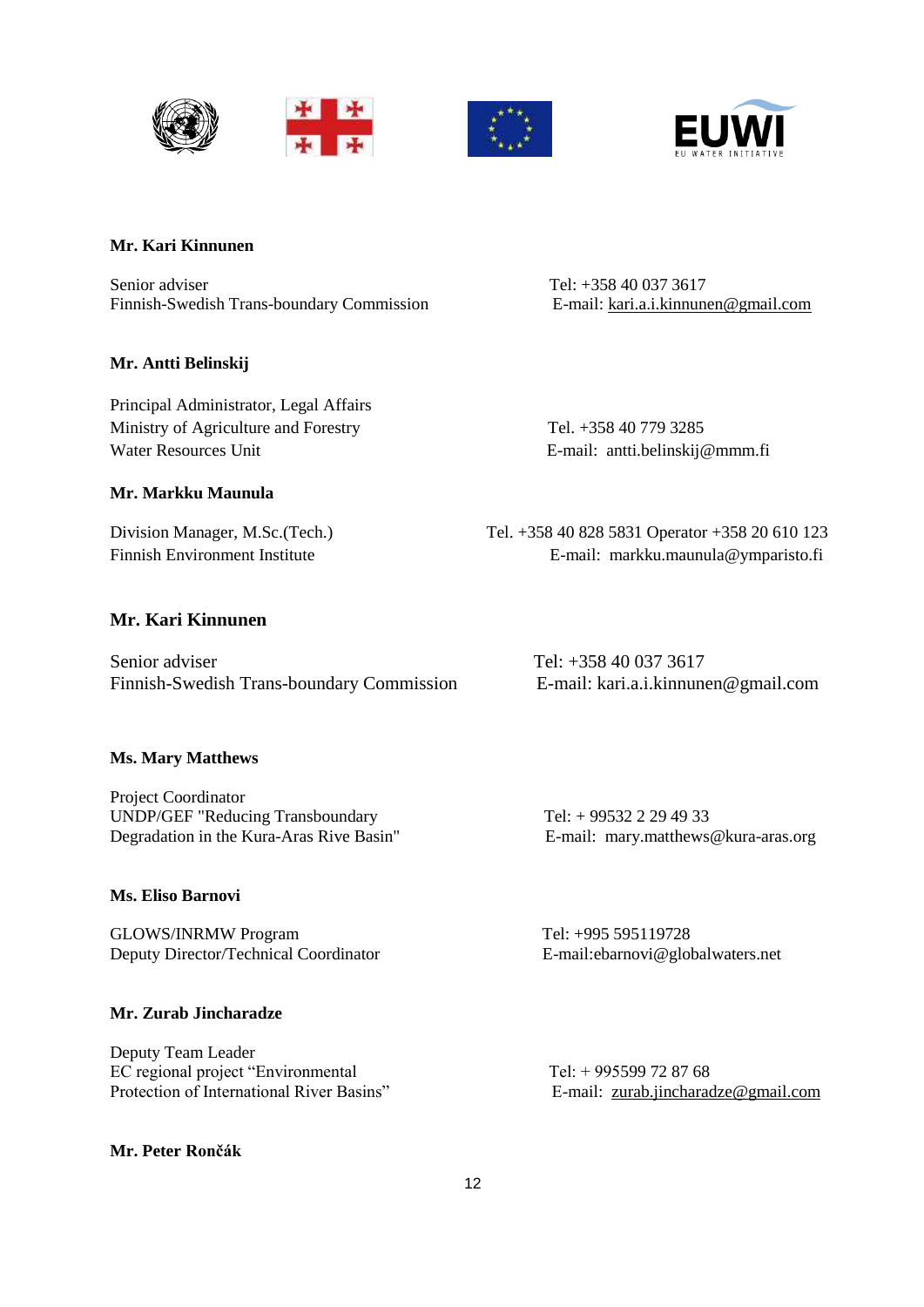







Deputy of Team Leader EU project Trans-Boundary River Management<br>
Tel +994474 44 81 82<br>
Phase III for the Kura River<br>
E-mail: peter.roncak@

### **Ms. Khatuna Gogaladze**

ENVSEC Tel: + 99532 275 23 90

### **Ms. Nune Harutyunyan**

### **Mr. Ivane Tsiklauri**

Project Consultant Government of Finland – "Capacity Building on the Water Monitoring<br>
and Management in Georgia<sup>"</sup><br>
E-mail: <u>ivatsiklauri@ya</u>

E-mail: [peter.roncak@gmail.com](mailto:peter.roncak@gmail.com)

National Coordinator in Georgia **E-mail:** [khatuna.gogaladze@osce.ge](mailto:khatuna.gogaladze@osce.ge)

Deputy Executive Director Tel: + 99532 2 25 36 48 REC Caucasus E-mail: [nune.harutyunyan@rec-caucasus.org](mailto:nune.harutyunyan@rec-caucasus.org)

E-mail: [ivatsiklauri@yahoo.com](mailto:ivatsiklauri@yahoo.com)

#### **Mr. Malkhaz Adeishvili**

 Tel: + 995599 53 14 27 OECD project expert E-mail: [madeishvili@caucasus.net](mailto:madeishvili@caucasus.net)

## **Mr. Tim Hannan**

project expert UNDP/GEF "Reducing Transboundary Tel: + 99532 2 29 49 33 Degradation in the Kura-Aras Rive Basin" E-mail: tim.hannan@kura-aras.org

#### **Mr.George Dzamukashvili**

Global Water Partnership - Georgia Tel: 995599 54 79 31 NPD Coordinator **E-mail:** [dgeorge@yandex.ru](mailto:dgeorge@yandex.ru)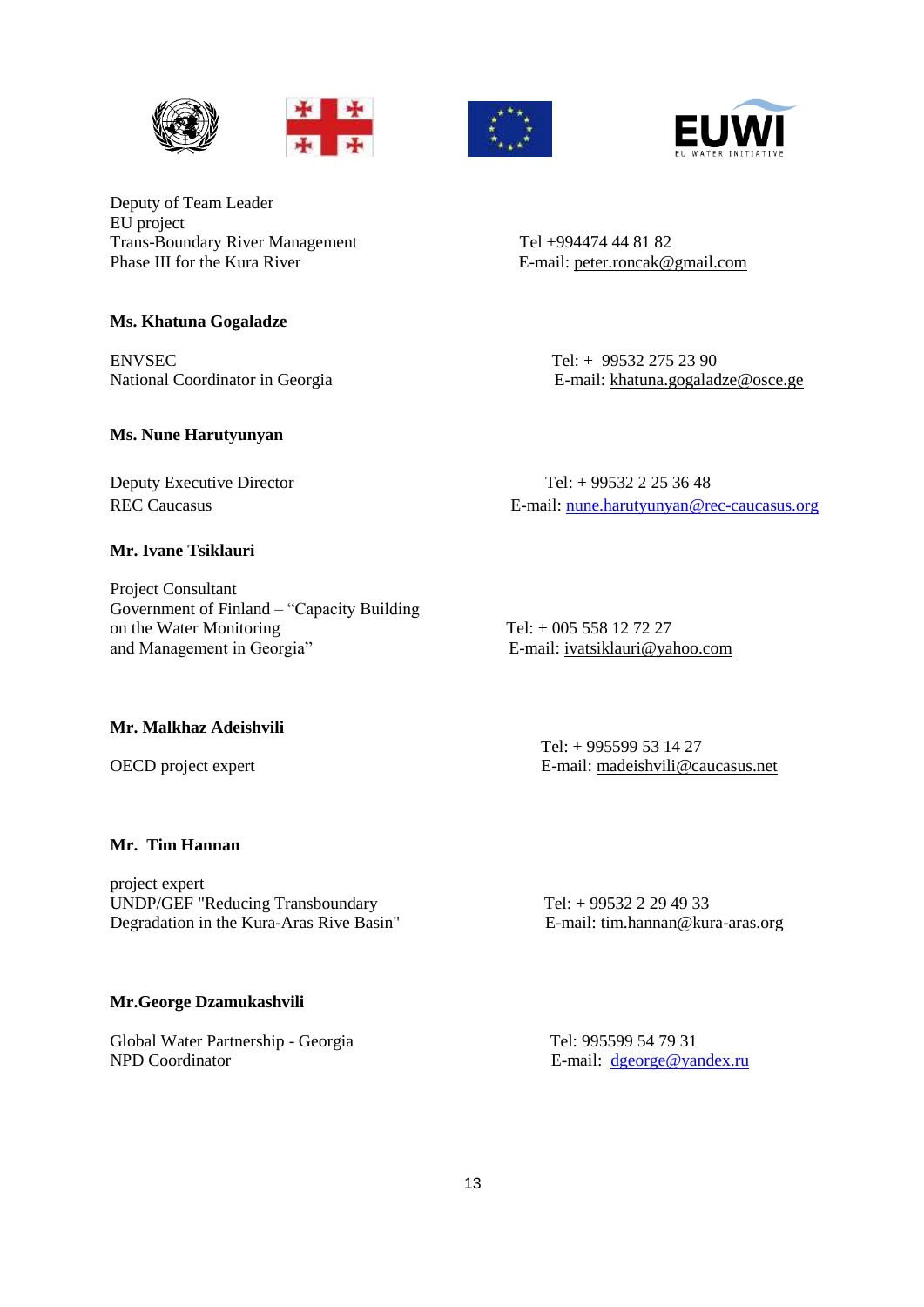





## **National Water Policy Dialogue on Integrated Water Resources Management in Georgia**

**Stakeholder Meeting** 12 June 2012

## **LIST OF PARTICIPANTS**

### **Mr. Bo Libert**

Regional Adviser on Environment Environment Division Tel: +41-(0)22-917 23 96 UN Economic Commission for Europe E-mail: bo.libert@unece.org

### **Ms. Elina Mirzoeva**

| UNECE, Convention on the Protection and Use of      |                                  |
|-----------------------------------------------------|----------------------------------|
| Transboundary Watercourses and International Lakes, | Tel: $+41$ (0)22 917 3317        |
| Consultant, EU Water Initiative                     | E-mail: elina.mirzoeva@unece.org |

#### **Ms. Tatiana Efimova**

Organisation for Economic Cooperation Tel: +33(1) 45 24 14 34 and Development - OECD E-mail: [tatiana.efmova@oecd.org](mailto:tatiana.efmova@oecd.org)

### **Mr. Antti Belinskij**

Principal Administrator, Legal Affairs Ministry of Agriculture and Forestry Tel. +358 40 779 3285 Water Resources Unit E-mail: antti.belinskij@mmm.fi

## **Mr. Markku Maunula**

Division Manager, M.Sc.(Tech.) Tel. +358 40 828 5831 Operator +358 20 610 123 Finnish Environment Institute E-mail: markku.maunula@ymparisto.fi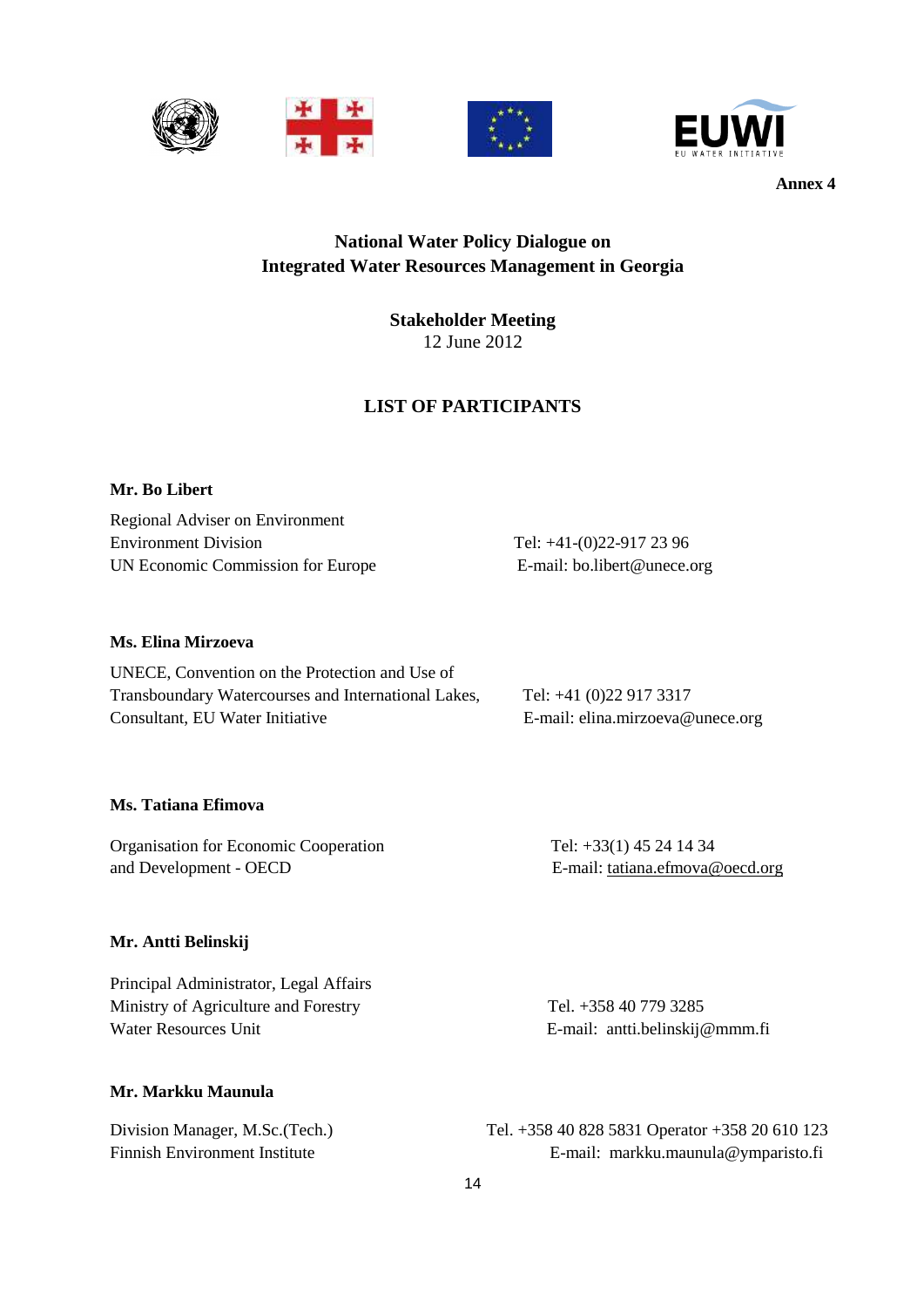





## **Mr. Kari Kinnunen**

Senior adviser<br>
Finnish-Swedish Trans-boundary Commission<br>
E-mail: kari.a.i.kinnunen@gmail.com Finnish-Swedish Trans-boundary Commission

#### **Ms. Mariam Makarova**

Ministry of Environmental Protection of Georgia Department of Integrated Environmental management Tel: +995595 11 97 04 Water Resources Management Division **E-mail:** m.makarova@moe.gov.ge

#### **Mr. Alexander Mindorashvili**

Ministry of Environmental Protection of Georgia Department of Integrated Environmental management Tel: +995599 47 97 80 Water Resources Management Division E-mail: a.mindorashvili@yahoo.com

#### **Mr. Malkhaz Dzneladze**

Officer WWF Caucasus Programme Tel: +99532 223 75 00

#### **Ms. Nino Chkhobadze**

Greens Movement of Georgia Tel: +995599 51 40 71

#### **Ms. Tamar Gugushvili**

### **Ms. Manana Devidze**

Director Tel: +995 99652707 Foundation Caucasus Environment Email: mdevidze@caucasus.net

National Expert E-mail[:malkhaz.dzneladze@gmail.com](mailto:malkhaz.dzneladze@gmail.com)

National expert E-mail: nino.chkhobadze@gmail.com

 Tel: +995577 41 57 40 National Expert E-mail: [tmn\\_g@hotmail.com](mailto:tmn_g@hotmail.com)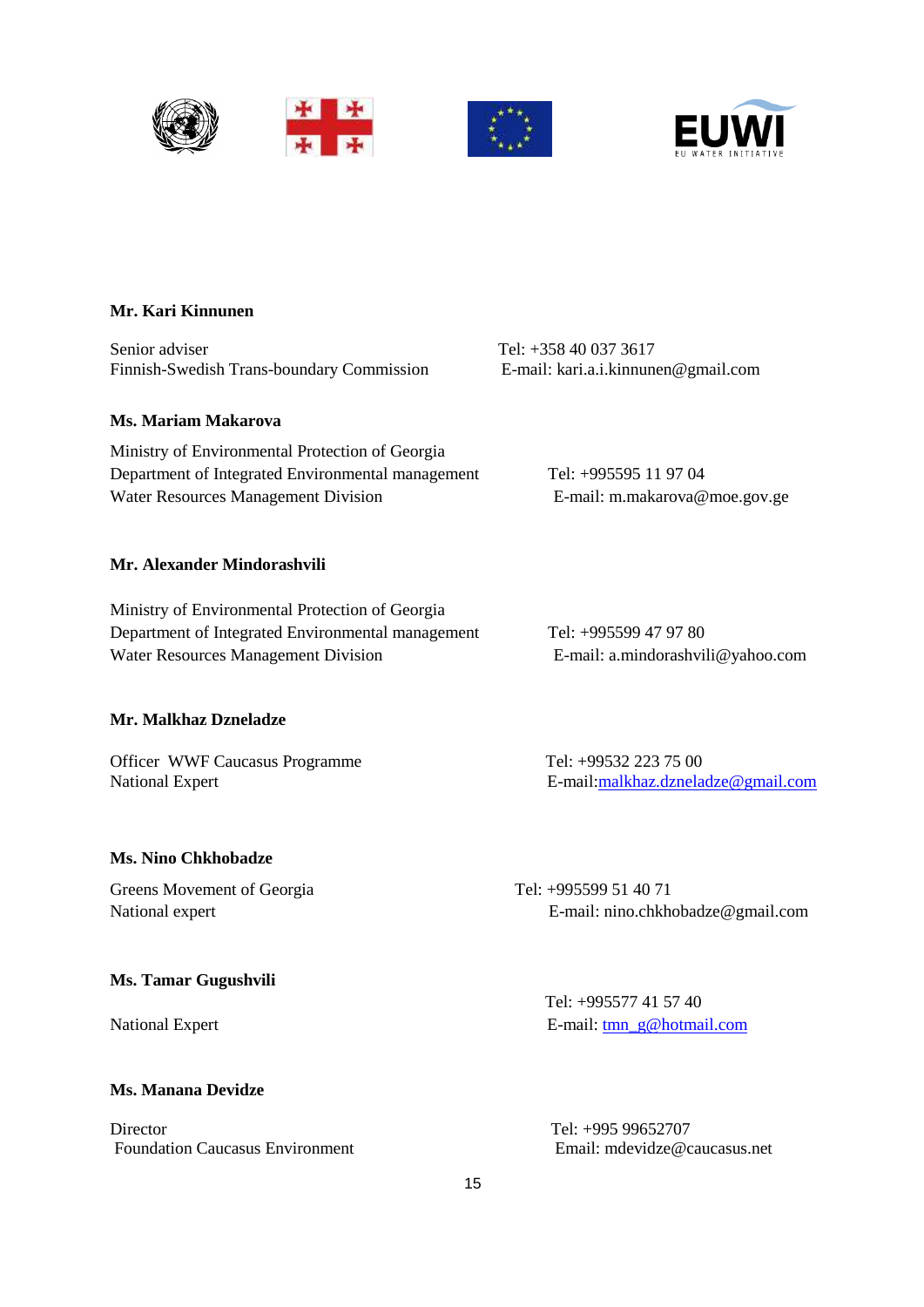





#### **Ms. Manana Juruli**

Co-Chair Georgian Environmental and Biological Monitoring Tel: +99532 239 11 50<br>Association Email: miuruli@mvof

**Ms. Nanuli Kacibaia**

Email : mjuruli@myoffice.ge

Chair Tel: +99532 222 35 86<br>CBO Vake Email: tsira m@vahoo. Email: tsira\_m@yahoo.com

#### **Ms. Manana Lokapishvili**

Chair<br>Intellect in the Service of the Country<br>Intellect in the Service of the Country<br>Intellect in the Service of the Country<br>Intellect in the Service of the Country<br>Intellect in the Service of the Country Intellect in the Service of the Country

#### **Ms. Rusudan Simoniodze**

Co-Chair The Greens Movement of Georgia/Friends of the Tel: +995 599 53 26 11<br>Earth-Georgia Email: rusudan.simonic

#### **Mr. Niokoloz Inashvili**

The Greens Movement of Georgia/Friends of the Tel: +995 599 26 06 95 Earth-Georgia Email : nukri\_inashvili.yahoo.com

## **Ms. Nino Gvazava**

Aarhus Centre Georgia Tel: +995 599 26 61 23

## **Mr. Irakli Kobulia**

## **Mr. Zurab Gotsadze**

Email : rusudan.simonidze@greens.ge

Email : n.gvazava@aarhus.ge

Project Manager Tel: +995 599 18 82 81 CENN Email : irakli.kobulia@cenn.org

Chair Tel: +995 577 10 18 08